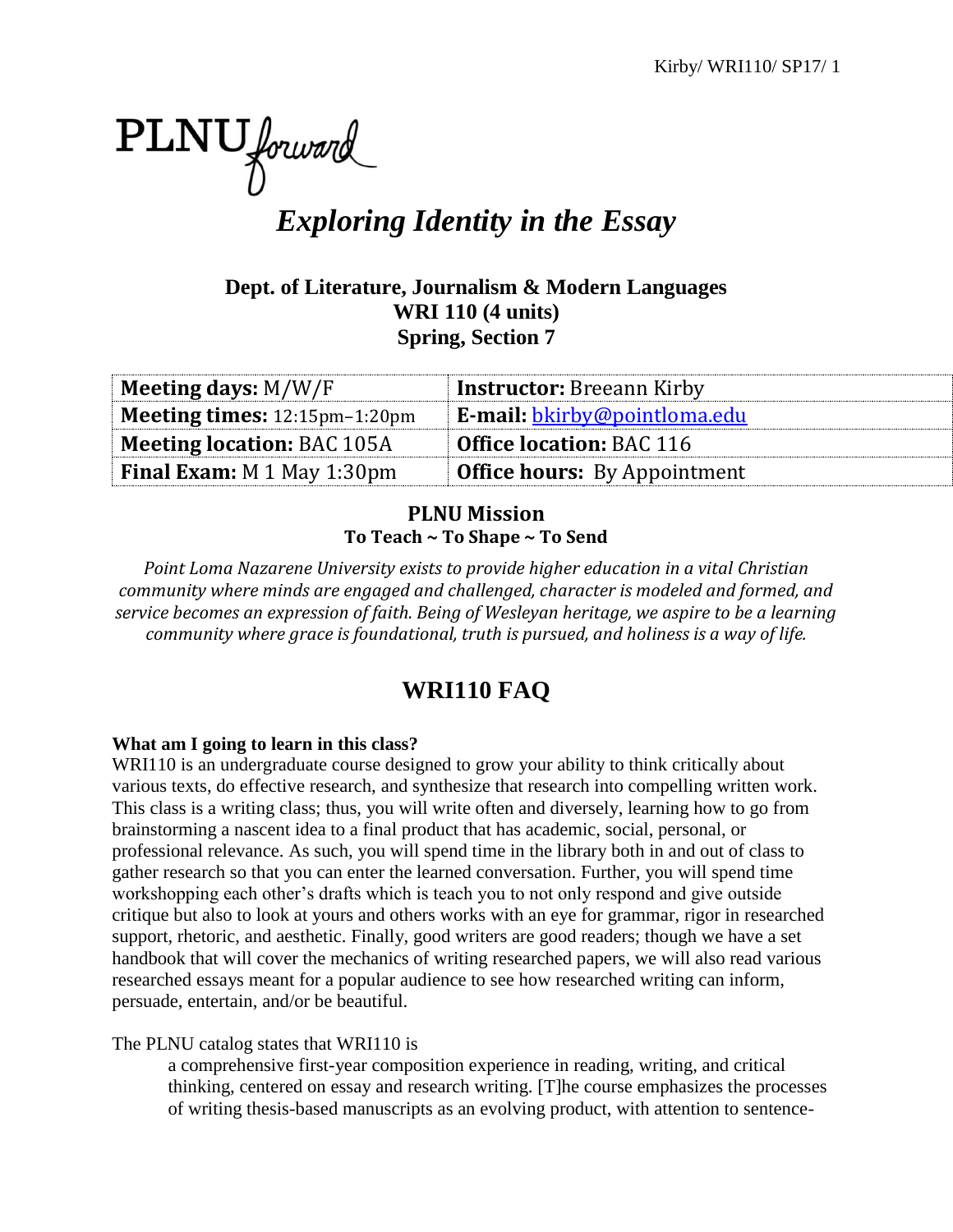level conventions and coherence among well-developed paragraphs. Library research and writing the source-based essay are major components of the course. The course emphasizes the process of writing as well as the manuscript as an evolving product.

Caveat for some of you: "A diagnostic exam given in the beginning of the semester will determine if the student needs to co-enroll in Writing 097." This dual enrollment is mandatory to pass my class. Most students (once they get over their initial disappointment) find that WRI 097 is VERY helpful.

#### The **Course Learning Outcomes (CLO)** for this class are as follows:

1. Apply the conventions of the English language and creative skills in various forms of academic writing genres.

2. Demonstrate knowledge of the stages of the writing process in academic writing: planning, drafting, organizing, composing, revising, and editing.

3. Evaluate and utilize rhetorical modes of organization in written compositions: narrative, cause/effect, compare/contrast, persuasion, process analysis, and others.

4. Demonstrate knowledge of and apply documentation formats to properly cite research in written compositions.

5. Critically analyze writing to determine point-of-view, tone, purpose, audience, and theme to enable reflection and response in written compositions.

#### **Why do I have to take this class?**

The short answer is that you need this class or one like it to graduate. The better answer is that this class will make you a better critical thinker and writer—skills you can take from the classroom into many areas of your life. Being able to read, analyze, synthesize, and write effectively gives you agency in whatever field you may enter.

The longer and more official answer is that

this course is one of the components of the General Education Program (GELO) at Point Loma Nazarene University, under the category of Developing Cognitive Abilities. By including this course in a common educational experience for undergraduates, the faculty supports the pursuit of personal awareness and skill development, focusing on the analytical, communicative, and quantitative skills necessary for successfully living in society.

#### **If this class is just the run-of-the-mill English class, then why is it called "Exploring Identity in the Essay"?**

The biggest part of finding a topic to write about is discovering something that will make you excited enough to want to research to become learned in that something. In other words, you need an in. The topic of expressing our personal identity in an essay is that in. I hope that you will find and issue within our texts or discussions that will spark your interest, resulting in wellwritten papers.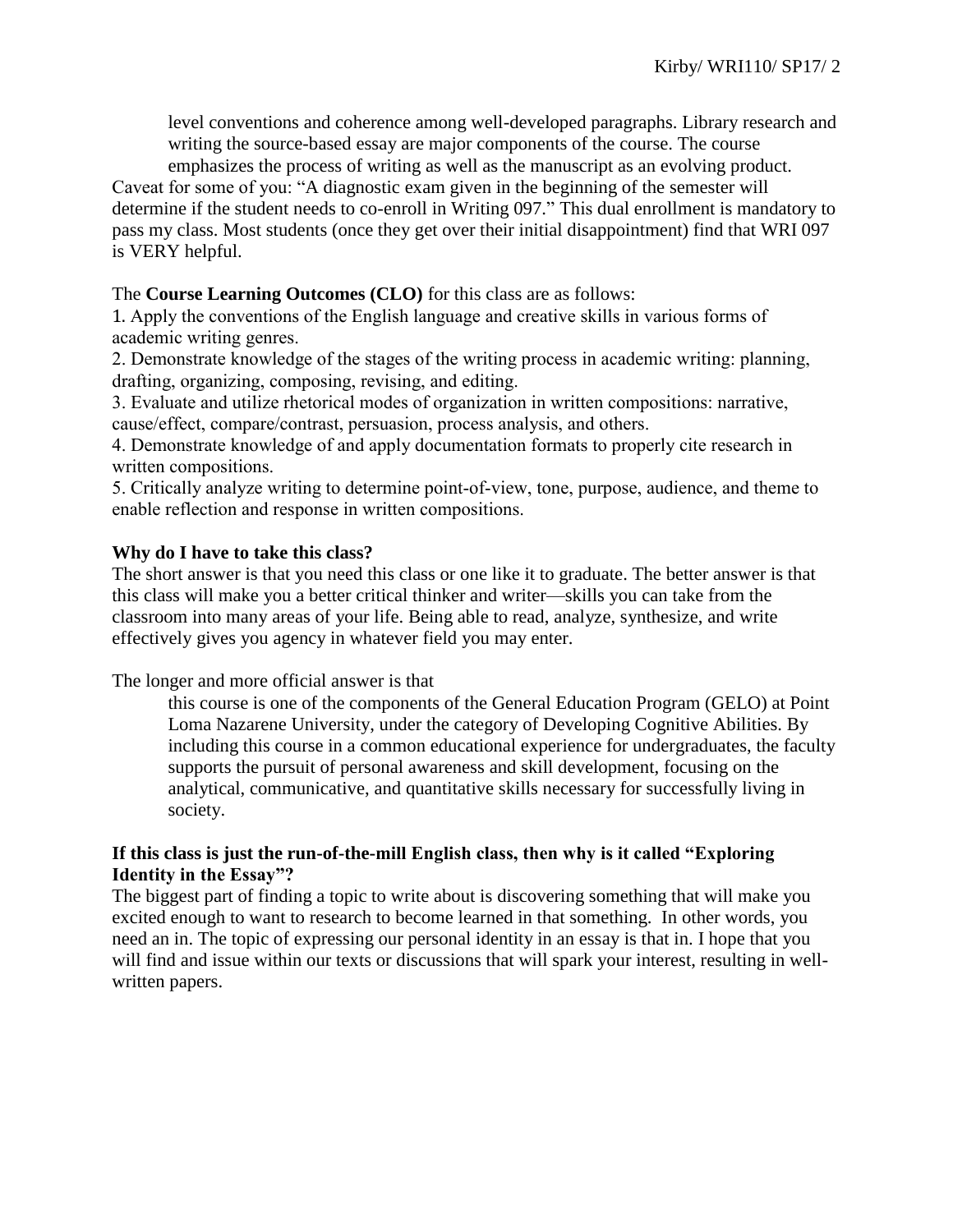#### **Where do I have to spend my money for this class?**

1. Hacker, Diana and Nancy Sommers. *A Writer's Reference.* 8 th Ed. Bedford/St. Martins, 2016.

2. Printouts from Canvas as well as your essays—plan accordingly

a. You will make 11 copies of your Researched Final Essay for the class to workshop

b. You will bring in two copies of a shorter essay later in the semester

c. Five percent of your grade will be printing out some essays on Canvas, annotating them, and turning them in to me (17 essays total).

3. Pocket folder (not a three-ring binder) to turn in your work.

4. Various office supplies (highlighters, pens, stapler, Scotch tape)

5. (Optional) Long, Priscilla. *The Writer's Portable Mentor: A Guide to Art, Craft, and the Writing Life.* Wallingford Press, 2010.

\*\*In the interest of lightening the financial burden of college education, I have placed our additional readings on Canvas rather than constructing a course reader. It is your responsibility to PRINT these texts out for annotation purposes and bring them to class. Point Loma Nazarene University, as a non-profit educational institution, is entitled by law to use materials protected by the US Copyright Act for classroom education. However, any use of those materials outside the class may violate the law.

#### **Are there any resources I can use online and/or on campus to help me?**

Yes. The following are a few of my favorites.

**The Writers' Studio** is located in Bond Academic, room 159

[http://www.pointloma.edu/experience/academics/schools-](http://www.pointloma.edu/experience/academics/schools-departments/department-literature-journalism-modern-languages/writers-studio)

[departments/department-literature-journalism-modern-languages/writers-studio.](http://www.pointloma.edu/experience/academics/schools-departments/department-literature-journalism-modern-languages/writers-studio)

**The Library** has not only many books but also databases that allow you to do specific searches for any topic you want. Further, it also contains very helpful librarians who can assist you.

**Canvas** will contain this syllabus, the assignments, some readings, and other fun sundries throughout the semester. Sometimes you might have to print them for class. Please check Canvas regularly.

**OneLook** is an online database of dictionaries [www.onelook.com.](http://www.onelook.com/)

**Wikipedia** is an online encyclopedia [www.wikipedia.org.](http://www.wikipedia.org/) Though this site can have errors from time to time, it is a wonderful place to look up any person, place, or event you encounter in your reading that you do not know. While I love Wikipedia for its ability to quickly provide information, DO NOT use this as a source for your papers. **Me** I am available to answer any questions you may have. Tell me when you need to see me in class or email me.

#### **What do I have to do to pass this class (1000 points)?**

- 1. Come to class
- 2. Do all the assignments: **ALL assignments are due in PAPER copy the day of class unless you are specifically directed otherwise.**
- 3. Turn them in on time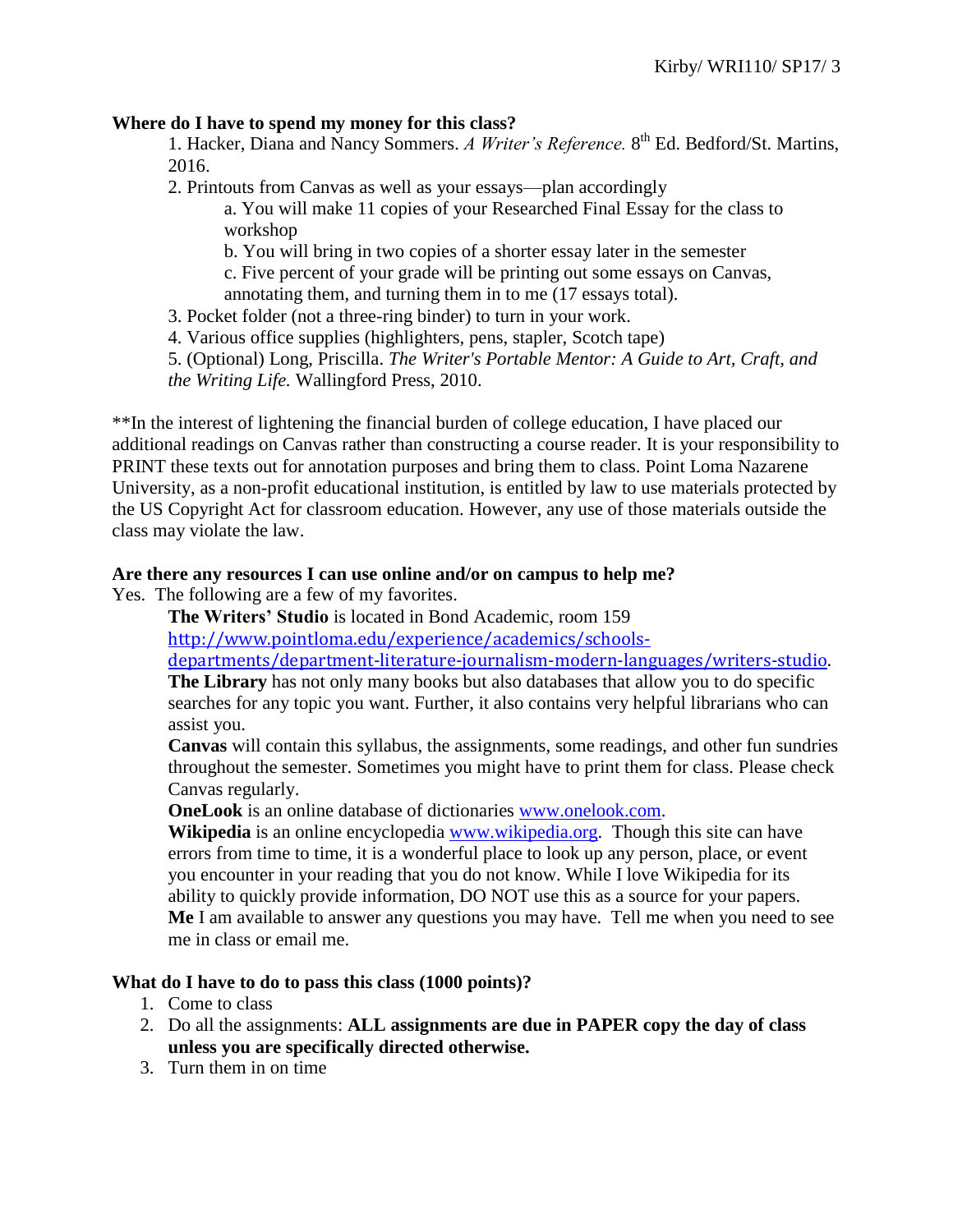*\*Disclaimer: This class requires a lot of reading and writing. ALL submissions done outside of class must be typed and double spaced. If you are in doubt, follow MLA guidelines. I like MLA. I will take points off for work that does not meet these standards. I will often communicate with you via email and/or Canvas to tell you about changes or other assignments.* 

*\*\* Further Disclaimer: You must avoid typos in your papers. Typos indicate to me that you are being too lazy to proof your text before you turn it in and that you believe your peers enjoy wasting their time with unreadable papers. Typos include but are not limited to spelling errors, misuse or nonuse of capitalization, fragments, or incorrect punctuation. Because no one is a perfect proofreader, I will allow one typo every page (meaning if you have a five page paper, you may have up to five typos total on any of the pages in that work) and will deduct a letter grade for every typo that exceeds this amount.*

- **Annotation of Canvas Reader (50 points)** I expect you to not only carefully read and annotate the texts you purchased for this course but also PRINT OUT, carefully read, and annotate the Course Reader I have made available on Canvas. Over the course of the semester, I will collect these printouts to assess your engagement with the texts via your annotation.
- **Skill-building Essays (400 points):** You will be assigned 10 short papers throughout the course of the class. These papers must be 1-3 pages each and will cover specific writing skills you will be learning at that time.

**#1 Discovery Essay** You will choose a topic about identity and write a short essay about it. In fact, the purpose of this essay is to examine what you know and believe about a given topic and where you learned the information that enabled you to form your opinion.

**#2 Audience Evaluation Paper** In this paper, you will evaluate the target audience of a specific image. You will answer questions about the image and pose a possible target audience. You will also evaluate whether the image is effective in reaching this target audience.

#**3 Summary and Response Paper** You will write a summary and response to Cole's "Unmournable Bodies." Note that a response is not a paraphrase or summary (though it may contain paraphrases and quotes). You must engage with the text and decide if it is effective, do you agree or disagree with the text, and/or how can you further interpret or reflect on the text.

**#4 Textual Evidence Paper** For this paper you will read a short story by Toni Morrison and using textual evidence, shape an argument about the text. There is no right or wrong argument for this assignment. What I want to see is how well you can use the text to support your point.

#**5 Critical Conversation Paper** In this paper you will read three secondary articles about Morrison's story. You will then summarize the critical conversation and state how you would enter the conversation if you were writing a research paper on Morrison's text.

**#6 & #7** For these Skill-building essays, you will locate a relevant research source for your topic, cite it, and write a 3-sentence summary that includes paraphrases of particularly awesome places you liked, along with a 3-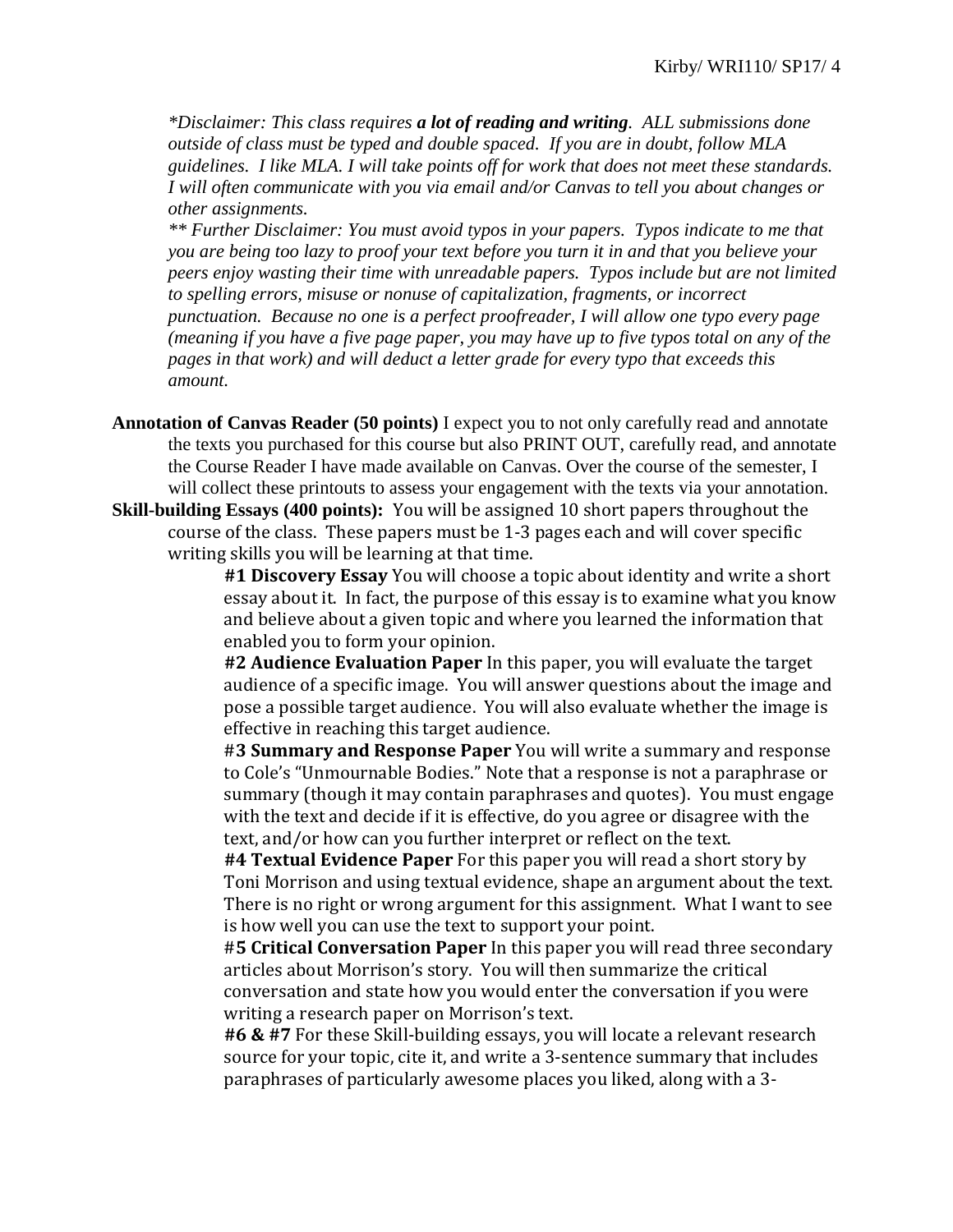sentence description of how these sources fit with your research topic. They will be specific in the types of sources I want you to find

**#8 Project Proposal Paper** Using your running bibliography, you will choose at least three of your sources to explain how your argument fits into their conversation about your topic. Finally, you will propose a thesis based on your preliminary research.

**#9 Creative Take on Topic** This paper will draw on your sources but will be a creative expression of your chosen topic. Have fun with this one. You can invent a fictional character, use figurative language, or do anything your fancy went when you were researching your academic project.

**#10 Description Paper** You will write a description of yourself that starts with the five words "I am a person who."

- **Annotated Bibliography/Running Bibliography (100 points):** Over the semester, you will keep a running bibliography of sources that you found pertinent to your topic of research. You will then use this information to create a more formal annotated bibliography containing 5 or more sources. This ongoing project allows you to gather information for your final projects and will require that you read and annotate sources weekly. I will assign two specific types of sources in Skill-building Essays #6 and #7 to be completed by certain times in the semester. The key to being successful in this assignment is to do a little each week over the course of the semester.
- **Academic Research Paper (150 points):** Your final academic paper will be 10 11 pages, presenting the reasoning behind your argument about whatever identity issue you have chosen. For this essay, you will continue to use MLA format, incorporating sources with both quotations and paraphrases. Although the number and type of sources you use will vary, I will expect you to cite at least 9 sources for the paper, or roughly one source per page. You will use the sources you will have gathered in your running bibliography as well as thoughts generated throughout the class. Further instructions will follow as we get closer to the end of the semester.
- **Creative Research Paper (100 points):** Your final nonfiction paper will be 6 8 pages, presenting your creative redrafting of the Academic Research Paper. As with you academic essay, you will continue to use MLA format, incorporating sources with both quotations and paraphrases. Although the number and type of sources you use will vary, I will expect you to cite at least 6 sources for the paper, or roughly one source per page. You will use the sources you will have gathered in your annotated bibliography as well as thoughts generated throughout the class.
- **Final Exam (100 points):** PLNU requires that you demonstrate your skills in essay crafting and grammar mastery in an in-class, timed, final exam. Successful completion of this class requires taking the final examination on its scheduled day. The final examination schedule is posted at the top of this syllabus. No requests for early examinations or alternative days will be approved. I will inform you where we will be taking the exam as we get closer to the end of the semester.

**\*For all of these assignments, further instructions will be given on Canvas and/or in class\***

**Class Participation (100 points):** Class participation includes class discussion, coming prepared for class, quizzes, and log book annotations. For more information, see below.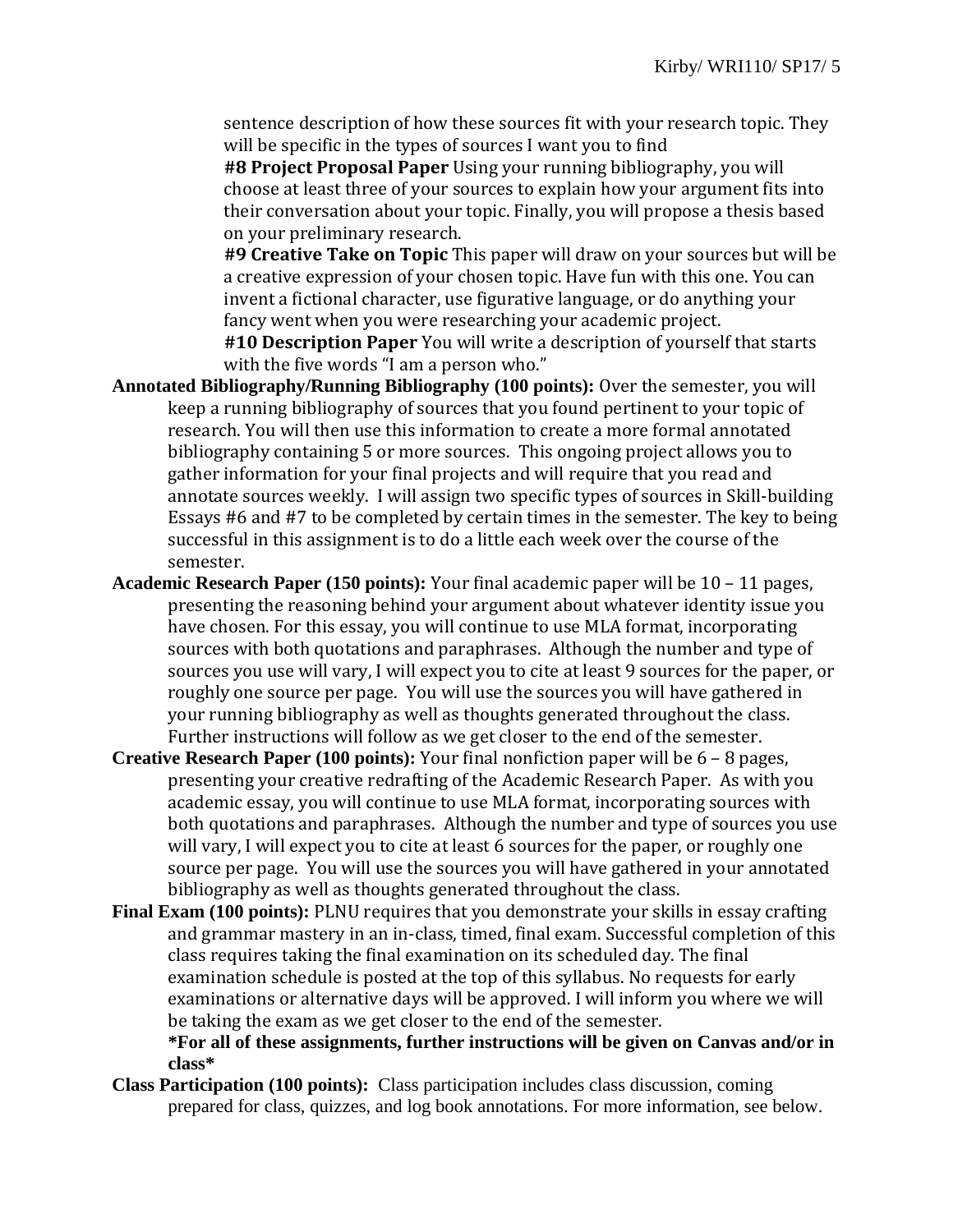#### **Will I be required to attend and participate in class?**

Ten percent of your grade in this class is for class participation, meaning you must interact with the instructor and the other students *every* class session. You must talk and offer considered feedback in workshops to participate. If you wish to earn your participation grade, you must have a good attitude; you must read all of the readings; and you must speak out. Make it your goal to come up with one good thought for every class and to share it. By doing so, you will be prepared for any reading quizzes I will give. Also, you must turn off your electronics when you enter the classroom; use of electronics will not be permitted.

Further, sometimes I may SPEAK information in class that is important. It is your responsibility as an active class participant to take notes. I often will use class discussion as a place to clarify how to do a certain writing assignment. This discussion may not appear on Canvas or a PowerPoint presentation. Thus, your taking good notes is important for your success in the class.

Much of the work we will do in this class is cooperative. You should think of all your writing and speaking for and in class as public, not private, discourse. **By continuing in this class, you acknowledge that your work will be viewed by others in the class.**

Respect in class is a must. This classroom is a safe space. As we discuss and analyze works that may address potentially emotional topics, we will encounter many different viewpoints within the class. In order to be a good participant in this class, you must be sensitive to your fellow learners. As we share ideas, personal insults and comments will not be tolerated. I will ask you to leave if you cannot be kind. If you aren't sure how to phrase your opinion, please ask me. The best rule to follow: be kind.

#### **How will I know what my grade is?**

I will NOT be posting grades on Canvas. My responsibility to you is to return your work graded in a timely manner. It is your responsibility to keep track of your graded work so that you know what your grade is and to address any grading issues with me in a timely manner. So that both of us can keep track of your grades with ease, I use a point system that adds to 1000 points over the course of the semester. If at any time you wonder how you are doing in this class, simply add your points received on your graded work then divide that number by the total number of points we've completed this semester. Voilà! There's your grade. I've attached a sheet to the back of the syllabus for you to record your points.

#### **What if I turn in a late assignment?**

If you miss the day an assignment is due, your grade on the assignment will drop a letter grade for every late day (not class days, actual days). For example, if I collect an essay on Tuesday and you submit your essay on Wednesday, the best grade you can receive will be a B.

#### **What if I have to miss a class?**

You must attend class to pass the class. However, I do understand that emergencies do come up. If you do choose to miss class, you are responsible for the material covered and assignments given. **You must get this information from another** *student* **(not your instructor).** Lecture information is a privilege for those students who choose to come to class. They may decide to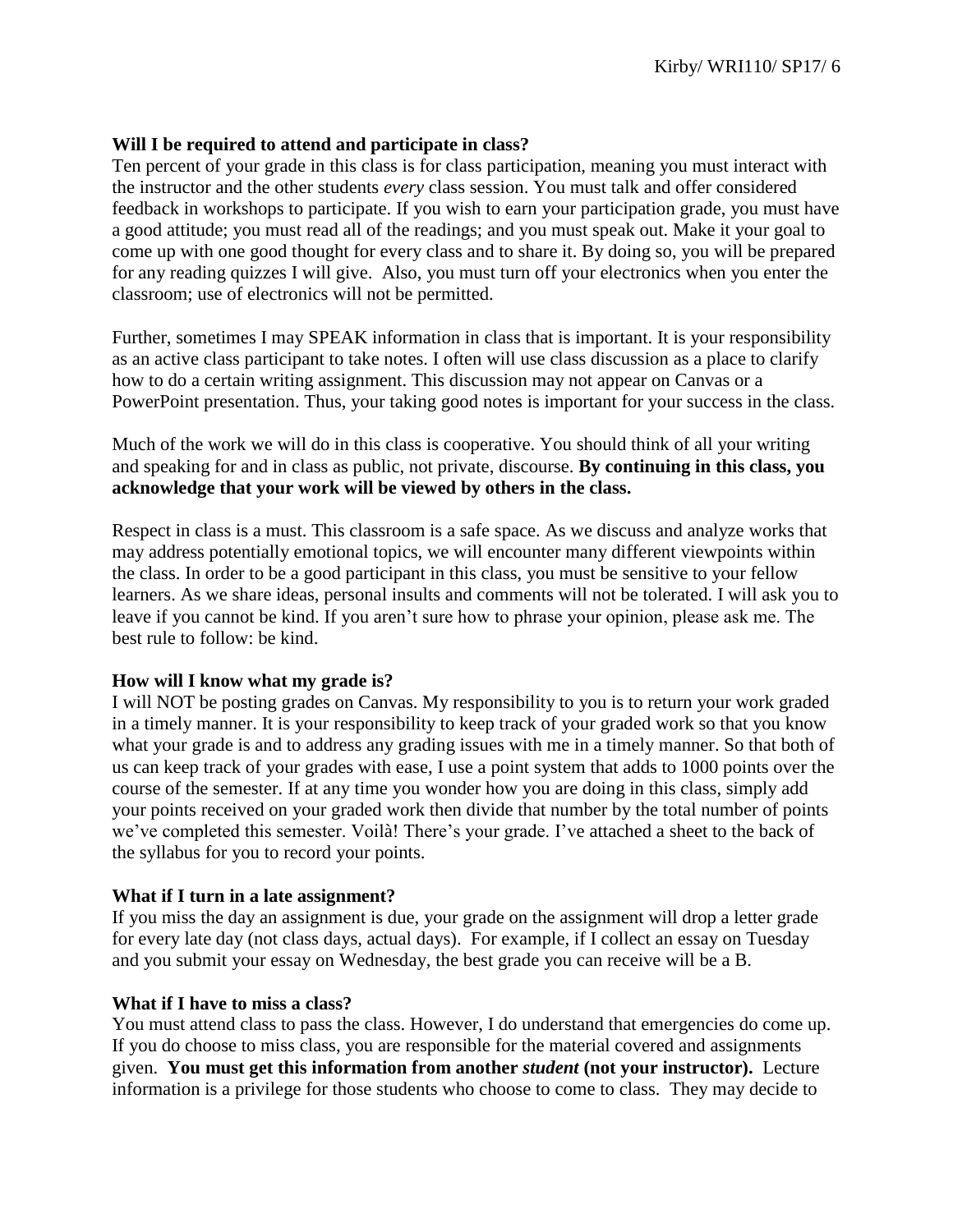share that information with you if you ask nicely. Also, you must be prepared for the next class you attend. "I didn't know what to do because I missed last class" is not an acceptable excuse.

### As PLNU notes,

Regular and punctual attendance at all classes is considered essential to optimum academic achievement. If the student is absent from more than 10 percent of class meetings, the faculty member can file a written report which may result in deenrollment. If the absences exceed 20 percent, the student may be de-enrolled without notice until the university drop date or, after that date, receive the appropriate grade for their work and participation. See [Academic Policies](http://catalog.pointloma.edu/content.php?catoid=18&navoid=1278) in the Undergraduate Academic Catalog.

You may be absent three class sessions without question. Wise students will not use up allowable absences early-on for fickle purposes, however. A total of four **absences** may result in a letter's reduction in the course grade. A total of six absences may result in failure of the course. Three times of arriving late or exiting class early will equal one absence. You should not depend on doctors' or deans' excuses to bail you out. The built-in allowances are there to cover such needs, so plan carefully and do not use up your allowed absences early in the quad. **Please talk to me and email me about extended illness, emergencies and absence for official university business.** Students in traveling groups that **represent the university** should meet with me during the first week of classes to review the group's travel schedule and its impact in WRI 110. Students who are absent from six class sessions within the first five weeks (without legitimate reasons communicated promptly to the professor via e-mail) should expect to be automatically and officially de-enrolled from the course. I warn students via e-mail of impending de-enrollment after five absences.

Distracting and disruptive behavior will be considered an absence.

## **What if I want to use other people's writing in my writing?**

As Solomon wisely noted, "There is nothing new under the sun." Thus, it is perfectly okay to reference other texts (written or visual) in your own writing. However, you must give credit to any ideas or sentences that are not originally yours or aren't common knowledge. To omit doing this action is an act of plagiarism. Writing is often collaborative, and writers share and borrow from each other all the time (just as I did from other PLNU faculty when I wrote this syllabus). There are ways to do this that are acceptable (such as taking suggestions from a professor or a peer), but there are also ways to use other people's ideas or words in a way that is considered plagiarism (such as passing off somebody else's work—even just a sentence—as your own). We will discuss this further in class.

Plagiarism of any kind will not be tolerated. Any word or idea that is not your own must be cited correctly. As explained in the University Catalog,

academic dishonesty is the act of presenting information, ideas, and/or concepts as one's own when in reality they are the results of another person's creativity and effort. Violations of academic honesty include cheating, plagiarism, falsification, aiding academic dishonesty, and malicious interference. A faculty member who believes a situation involving academic dishonesty has been detected may assign a failing grade for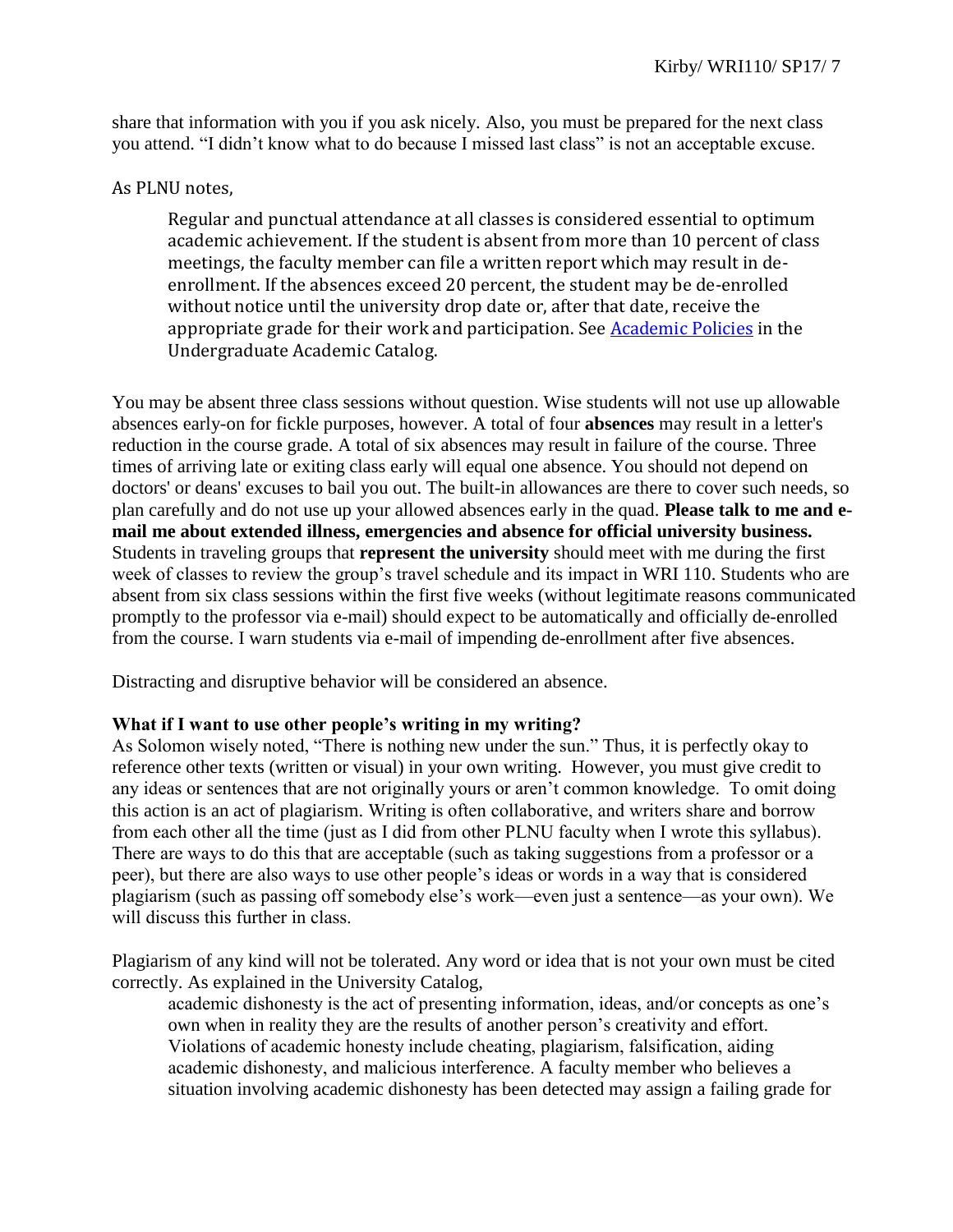a) that particular assignment or examination, and/or b) the course following the procedure in the university catalog. A student remains responsible for the academic honesty of work submitted in PLNU courses and the consequences of academic dishonesty beyond receipt of the final grade in the class and beyond the awarding of the diploma. Ignorance of these catalog policies will not be considered a valid excuse or defense. Students may not withdraw from a course as a response to a consequence. Students may appeal using the procedure in the university catalog.

See Academic Policies for further information.

If you aren't sure if you are plagiarizing (you sweet, naïve thing), check out the information on the university cheating and plagiarism policy at <http://catalog.pointloma.edu/content.php?catoid=8&navoid=864>

Or you can visit PLNU's library which also has an excellent tutorial on how to avoid plagiarism.

Finally, you can always talk to me.

#### **Will you assign extra credit?**

During a given semester, opportunities for extra credit may arise. These assignments are often difficult. These tasks give you *extra* points; therefore, they require *extra* effort.

#### **How do I contact you?**

At the top of the syllabus, all of my contact information is listed. In the subject line of your email, please indicate WRI 110.

#### **What if I need some extra help in your class?**

While all students are expected to meet the minimum academic standards for completion of this course as established by the instructor, students with disabilities may request academic accommodations. At Point Loma Nazarene University, students must request that academic accommodations by filing documentation within the first two weeks of class with the [Disability](http://www.pointloma.edu/experience/offices/administrative-offices/academic-advising-office/disability-resource-center)  [Resource Center \(DRC\)](http://www.pointloma.edu/experience/offices/administrative-offices/academic-advising-office/disability-resource-center) [\(http://www.pointloma.edu/experience/offices/administrative](http://www.pointloma.edu/experience/offices/administrative-offices/academic-advising-office/disability-resource-center)[offices/academic-advising-office/disability-resource-center\)](http://www.pointloma.edu/experience/offices/administrative-offices/academic-advising-office/disability-resource-center), located in the Bond Academic Center. Once the student files documentation, the Disability Resource Center will contact the student's instructors and provide written recommendations for reasonable and appropriate accommodations to meet the individual needs of the student. This policy assists the university in its commitment to full compliance with Section 504 of the Rehabilitation Act of 1973, the Americans with Disabilities (ADA) Act of 1990, and ADA Amendments Act of 2008, all of which prohibit discrimination against students with special needs and guarantees all qualified students equal access to the benefits of PLNU programs and activities.

Students have the right to appeal decisions regarding academic accommodations. In order to provide prompt and equitable resolution, the student must submit a written or verbal statement to the Director of Academic Advising who will conduct the appeal process in consultation with the Vice President for Student Development.

You can contact the DRC by phone at 619-849-2486 or by e-mail at **DRC@pointloma.edu.**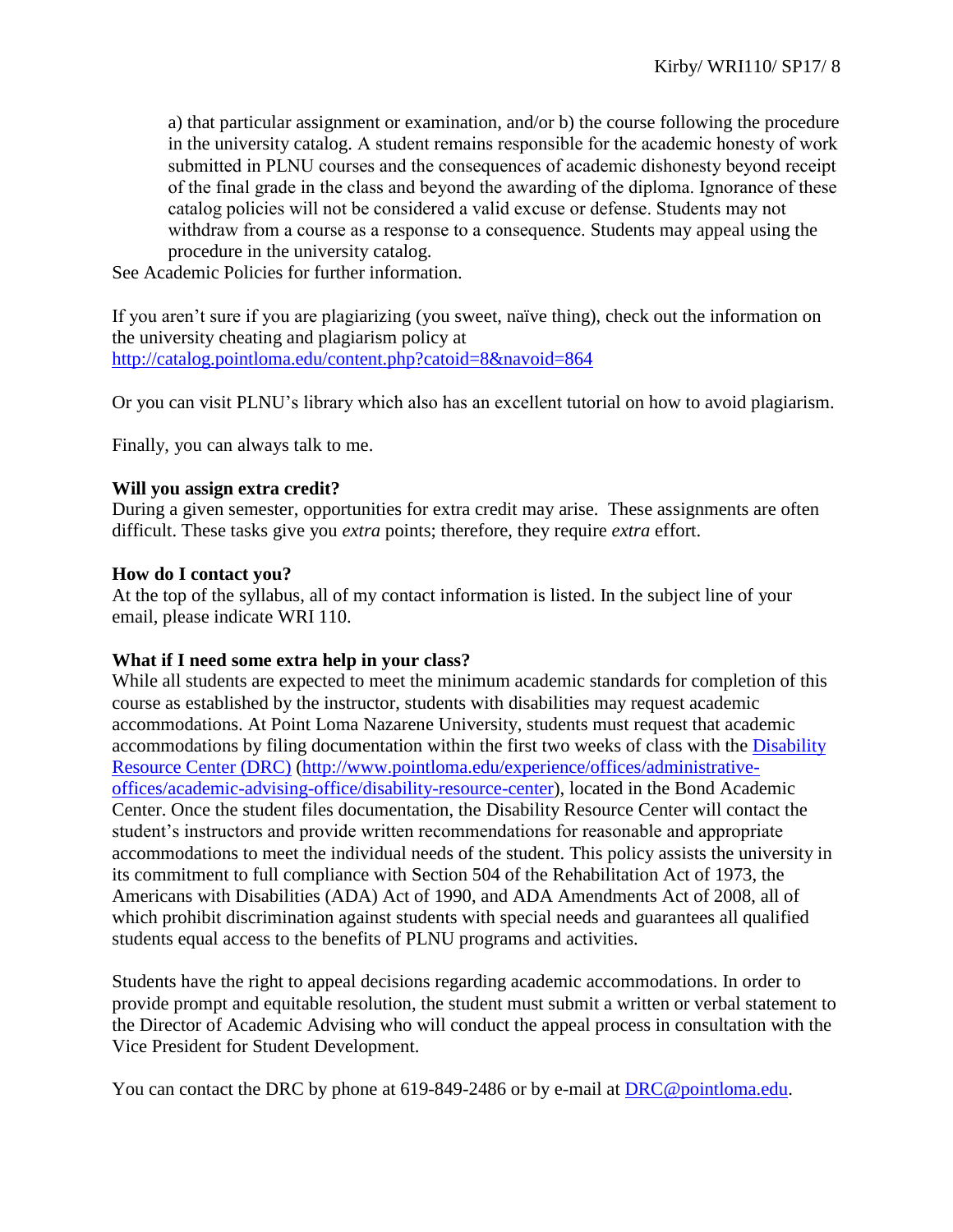**Writers' Studio:** You will take a diagnostic essay that will reveal your strengths and weaknesses as a writer, thinker, and communicator on the college entry level. Your exam scores and your professor's discretion will determine whether or not you will benefit the most by enrolling in WRI 097, which is the Writing Skills Tutorial held in the Writers' Studio. If your scores reveal that you need to enroll in WRI 097, you will fulfill the requirements by working on your writing skills with trained tutors in the Writers' Studio once-a-week for 10 weeks beginning the third week of the semester. You will be required to attend an introductory session to the Studio the second week of classes. During that session you will sign-up for a time to work with a writing consultant throughout the semester. The writing assignments you work on in the consultant will be writing assignments assigned in this writing course. Students who work in the Studio benefit greatly from the time spent working alongside a pedagogically trained fellow writer. The fee for the Studio, WRI 097, is \$150.00. Should you discover you have the privilege of working in the Studio, know that the \$150.00 lab fee replaces a 3 unit, not-for-college credit, \$3,700.00 course your scores would have previously required you to take. **Failure to complete WRI 097 will result in a failing grade in WRI 110 and a reentry into the Studio the following semester to complete 10 sessions.**

Also, come see me if you think you may need some extra assistance in passing this class.

| Α              | 93-100 Percent |
|----------------|----------------|
| А-             | 90-92          |
| B+             | 89-88          |
| В              | 87-83          |
| B-             | 82-80          |
| $C+$           | 79-78          |
| С              | 77-73          |
| $\overline{C}$ | 72-70          |
| D+             | 69-68          |
| D              | 67-63          |
| D-             | 62-60          |
| F              | Below 60       |

*This syllabus is a contract. If you continue in this course, then you agree to comply with the class policies as stated here.*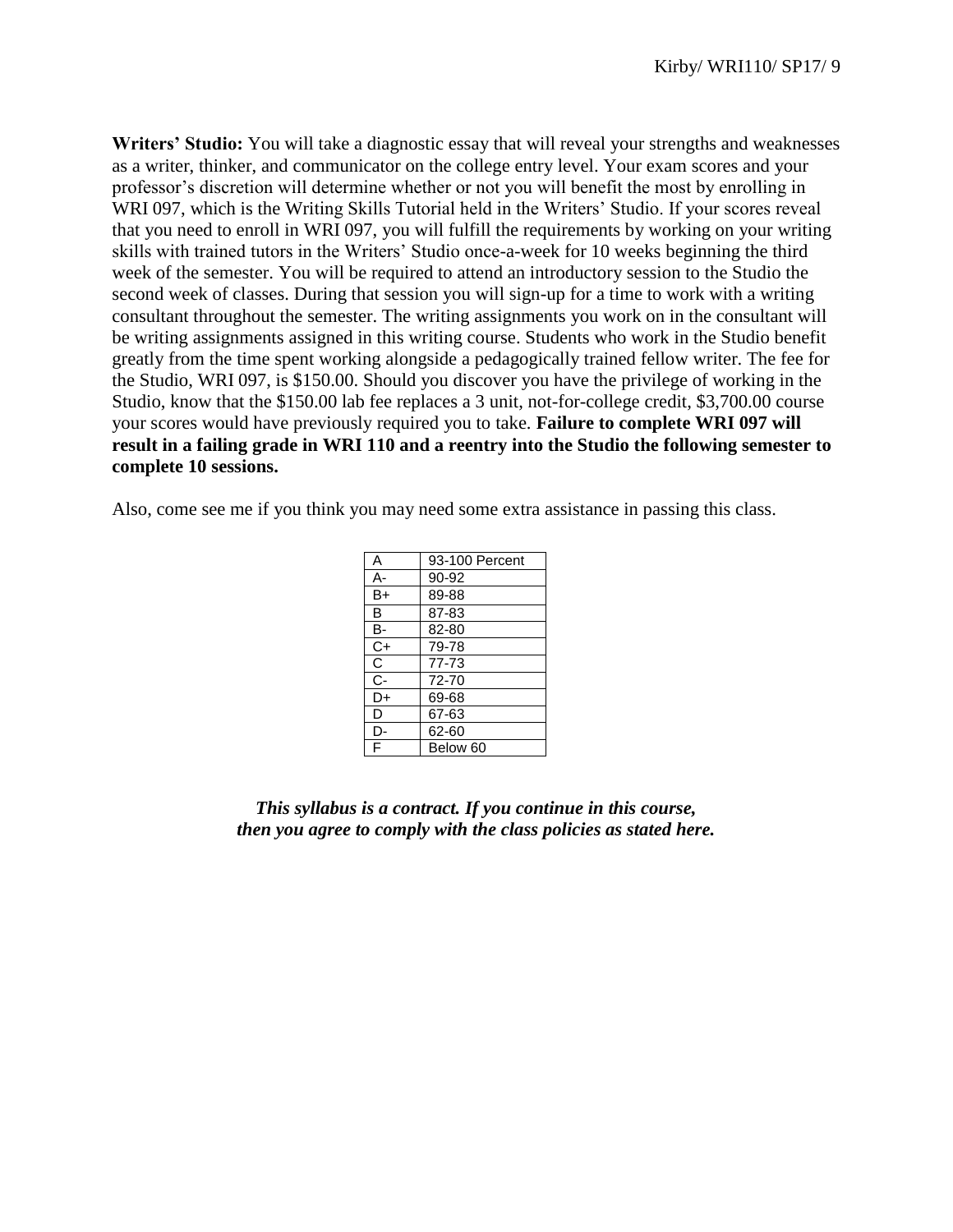#### **Schedule**

#### **(\*Subject to Change as needed to facilitate course goals\*):**

Readings and assignments are due on the date listed. *WR* denotes readings from *A Writer's Reference 8 th Ed.* (Canvas) denotes readings can be found on Canvas in PAGES section

\*\*\*\*I reserve the right to change the syllabus as needed to facilitate our course goals. You will receive notification of these changes; after which time, you are responsible for required material.\*\*\*\*

\*\*\*\* Disclaimer: This class is taught at the college level; therefore, reading materials may be adult and/or controversial in connotation and/or denotation. The purpose of presenting such material is to expose you to various viewpoints—viewpoints that will act as sources for discussions. For this reason, no alternate materials will be provided.\*\*\*\*

\*\*\*\*Final Disclaimer: You will write A LOT. Writing is a muscle that must be exercised. Every week, there will be a writing assignment of at least 1 to 2 pages\*\*\*\*

| Week 1     | <b>Annotations and Initial Exploration into Identity</b> |
|------------|----------------------------------------------------------|
| 10 January | Syllabus/Getting to Know You                             |
| 11 January | Diagnostic Exam (no alternative days given)              |
| 13 January | Steinbeck "Log From the Sea of Cortez" (Canvas)          |
|            | <b>DUE: SB #1 Discovery Essay</b>                        |

| Week 2            | <b>Media and Identity</b>                                            |
|-------------------|----------------------------------------------------------------------|
| <b>16 January</b> | <b>NO CLASS (MLKJr DAY)</b>                                          |
| <b>18 January</b> | WR "Composing and Revising" C1-a – C1-b $(3 – 9)$                    |
|                   | WR "Academic Reading, Writing, and Speaking" A1-a - A1-b $(71 - 76)$ |
|                   | WR "Academic Reading, Writing, and Speaking" $A2(83-88)$             |
|                   | <b>DUE:</b> Bring in an advertising image of our choice              |
| <b>20 January</b> | Morris "The Year We Obsessed Over Identity" (Canvas)                 |
|                   |                                                                      |
| Week 3            | <b>National Identity</b>                                             |
| 23 January        | Cole "Unmournable Bodies" (Canvas)                                   |
|                   | <b>DUE: SB #2</b> Audience Evaluation of Image                       |
| 25 January        | WR "Composing and Revising" C5 $(43 – 57)$                           |
| 27 January        | WR "Academic Reading, Writing, and Speaking" A1-c $(76 - 83)$        |
|                   | $WR$ "Academic Reading, Writing, and Speaking" A3 (89 – 98)          |
|                   |                                                                      |
| Week 4            | <b>Race and Identity</b>                                             |
| <b>30 January</b> | <i>WR</i> "Researching" R2 $(369 - 375)$                             |
|                   | <i>WR</i> "MLA Papers" MLA-2 $(399 - 403)$                           |
|                   | <b>DUE: SB#3 Summary and Response Paper</b>                          |
| 1 February        | Gay "Some Thoughts on Mercy" (Canvas)                                |
| <b>3 February</b> | $WR$ "Academic Reading, Writing, and Speaking" A4 (98 – 113)         |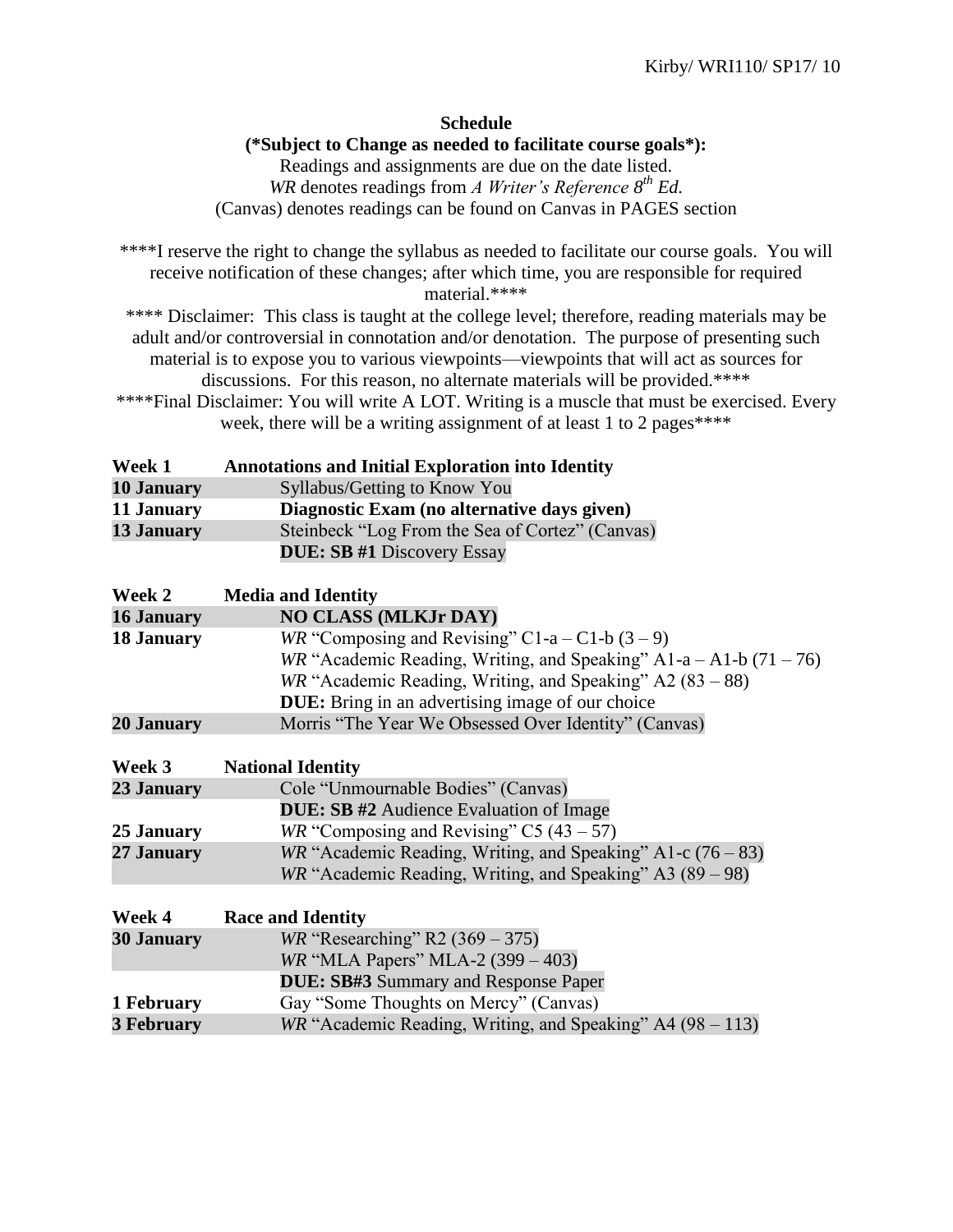| Week 5             |                                                               |
|--------------------|---------------------------------------------------------------|
| <b>6 February</b>  | Morrison "Recitatif" (Canvas)                                 |
| <b>8 February</b>  | Morrison "Playing in the Dark" (Canvas)                       |
| <b>10 February</b> | Goldstein-Shirley "Race and Response" (Canvas)                |
|                    | <b>DUE: SB #4 Textual Evidence Paper</b>                      |
| Week 6             |                                                               |
| <b>13 February</b> | <i>WR</i> "Researching" R1 $(357 – 369)$                      |
|                    | WR "Composing and Revising" C2-d (21)                         |
| 15 February        | <b>Library Day</b>                                            |
|                    | $WR$ "Researching" R3 (375 – 389)                             |
| <b>17 February</b> | <b>Library Day</b>                                            |
|                    | <i>WR</i> "MLA Papers" MLA-3 $(403 - 412)$                    |
|                    | <b>DUE: SB #6 Bibliography Entry Academic Source</b>          |
| Week 7             |                                                               |
| <b>20 February</b> | Kumamoto "Maggie in Toni Morrison's 'Recitatif'" (Canvas)     |
|                    | <b>DUE: SB #7 Bibliography Entry Credible Popular Source</b>  |
| 22 February        | Goldstein-Shirley "Race/[Gender]" (Canvas)                    |
| 24 February        | WR "Academic Reading, Writing, and Speaking" A1-c $(76 - 79)$ |
|                    | WR "Academic Reading, Writing, and Speaking" A6 $(119 - 126)$ |

#### **Week 8 Nature and Identity**<br>27 February **TBD 27 February DUE: SB #5** Critical Conversation Paper

|         | <b>DUE: SD #5</b> Critical Conversation Paper |
|---------|-----------------------------------------------|
| 1 March | Gessner "Sick of Nature" (Canvas)             |
| 3 March | <b>TBD</b>                                    |

## **Week 9**

| <b>SPRING BREAK</b><br>6 – 10 March |
|-------------------------------------|
|-------------------------------------|

| Week 10  | <b>Religion and Identity</b>           |
|----------|----------------------------------------|
| 13 March | In-class exercise                      |
|          | <b>DUE:</b> Annotated Bibliography     |
| 15 March | Sedaris "Jesus Shaves" (Canvas)        |
| 17 March | <b>TBD</b>                             |
|          | <b>DUE:</b> Popular Magazine Selection |

| Week 11         | <b>Conference Week</b>             |  |
|-----------------|------------------------------------|--|
| 20 March        | Conferences                        |  |
|                 | <b>DUE: SB #8 Project Proposal</b> |  |
| 22 March        | Conferences                        |  |
|                 | <b>DUE: SB #8 Project Proposal</b> |  |
| <b>24 March</b> | Conferences                        |  |
|                 | <b>DUE: SB #8 Project Proposal</b> |  |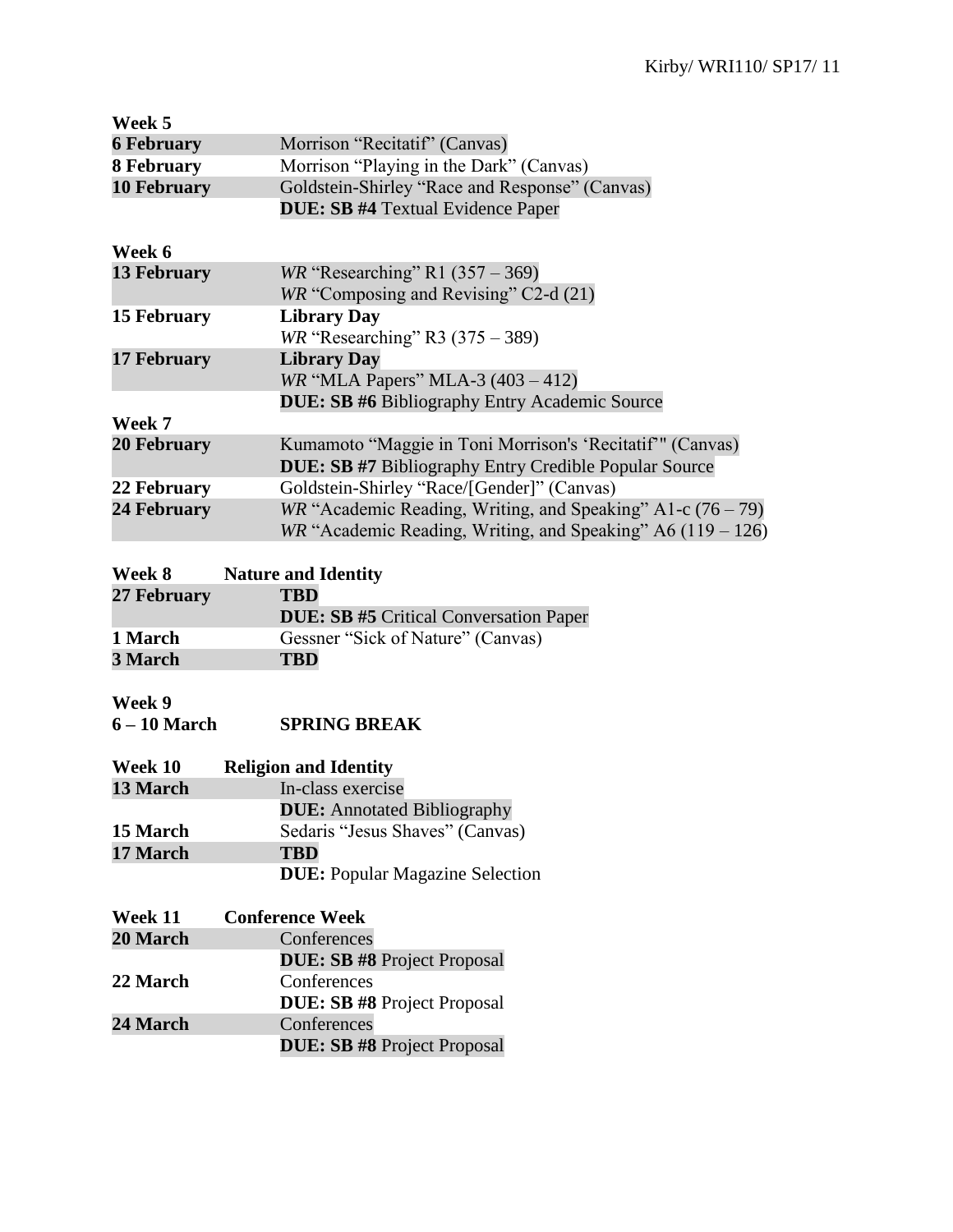| Week 12  |                                                                               |
|----------|-------------------------------------------------------------------------------|
| 27 March | <b>TBD</b>                                                                    |
| 29 March | <b>TBD</b>                                                                    |
| 31 March | <b>TBD</b>                                                                    |
|          | <b>DUE:</b> Draft Academic Research Paper (11 copies)                         |
|          |                                                                               |
| Week 13  |                                                                               |
| 3 April  | Workshop                                                                      |
| 5 April  | Workshop                                                                      |
| 7 April  | Workshop                                                                      |
|          |                                                                               |
| Week 14  |                                                                               |
| 10 April | <b>TBD</b>                                                                    |
|          | <b>DUE:</b> Academic Researched Paper                                         |
| 12 April | Root "Beyond Linearity" (Canvas)                                              |
|          | Dillard "Living Like Weasels" (Canvas)                                        |
| 14 April | <b>EASTER BREAK</b>                                                           |
|          |                                                                               |
| Week 15  | <b>Writing Creative Nonfiction</b>                                            |
| 17 April | <b>EASTER BREAK</b>                                                           |
| 19 April | Root "Creative Nonfiction, The Fourth Genre" (Canvas)                         |
|          | Lopate "What Happened to the Personal Essay?" (Canvas)                        |
| 21 April | Weisman "The World Without Us" (Canvas)                                       |
|          | <b>DUE: SB#9</b> Creative Treatment of Research Topic (2 copies, single-sided |
|          | print)                                                                        |
| Week 16  |                                                                               |
| 24 April | <b>TBD</b>                                                                    |
| 26 April | <b>TBD</b>                                                                    |
| 28 April | <b>DUE:</b> Creative Research Paper                                           |
|          |                                                                               |
| Week 17  | <b>FINALS WEEK</b>                                                            |
| 1 May    | Final Exam $(1:30 \text{pm} - 4 \text{pm})$                                   |
|          |                                                                               |